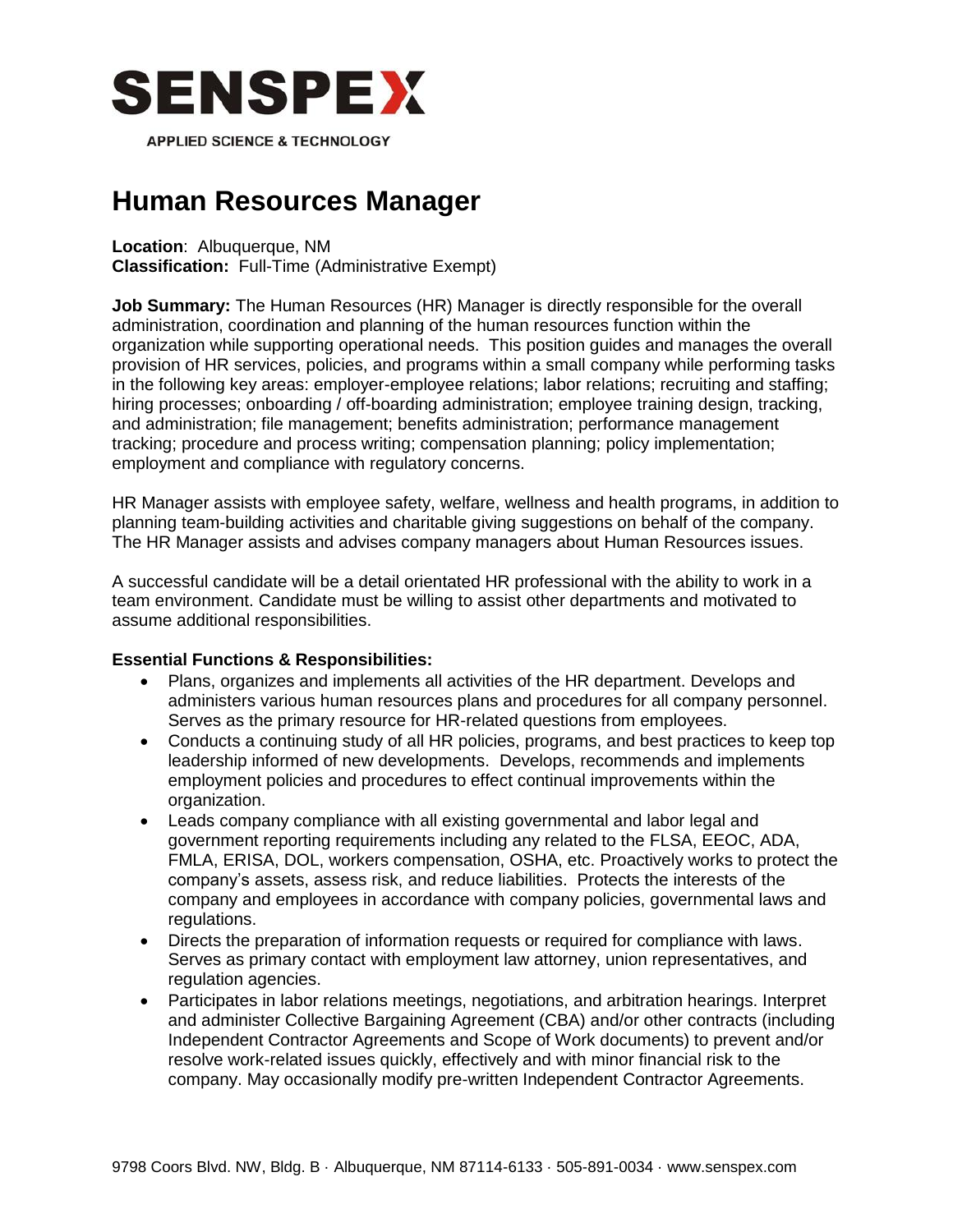

- Recommends employee relations practices to managers and top leadership. Advises, coaches and trains managers and employees in their communication, feedback, recognition, coaching, counseling, termination, and interaction responsibilities.
- Conducts workplace investigations, handles employee grievances, and makes recommendations to managers and top leadership on appropriate handling of disputes and administration of disciplinary/corrective actions when necessary.
- Leads and conducts the standard recruiting and hiring practices for all exempt, nonexempt and temporary employees; writes and places advertisements within allocated recruitment budget; works with department managers to screen and interview candidates; conducts reference checking; initiates pre-employment background and drug screening; conducts job-related knowledge tests and/or behavioral testing using a third-party; extends job offers; conducts new-employee orientations; tracks job-specific training programs, performance development, and employee relations counseling.
- Maintains in-house employee training system and external learning management system (LMS) that addresses company training needs including training needs assessment, new employee onboarding, job-specific training, refresher training, management development, and cross-training. Maintains employee training records.
- Coordinates and tracks training programs throughout the organization, and collaborates with department managers to continuously improve company and job-specific training content, methods, and tracking. Assists managers with the selection and contracting of external training programs and consultants.
- Implements and periodically updates the company's formal compensation program; rewrites job descriptions as necessary; conducts periodic salary surveys; analyzes compensation and establishes pay bands that help recruit and retain superior staff; monitors pay practices and systems for effectiveness and cost containment.
- Communicates with payroll department on a weekly basis to ensure employee status and benefit changes are properly recorded and submitted.
- Assists managers and top leadership in tracking and completion of employee performance reviews.
- With the assistance of benefit brokerage firm, obtains cost-effective, employee-serving benefits; monitors benefit environment for options and cost savings. Leads the development of benefit orientations and training for employees. Performs benefits administration to include claims resolution, change reporting, approving invoices for payment, performs annual re-evaluation of policies for cost-effectiveness. May report ACA compliance requirements.
- Establishes and maintains department records and reports. Develops and maintains affirmative action program; files EEO-1 annually; maintains other records, reports and logs to conform to EEO regulations. Monitors the tracking of OSHA-required data and completes the OSHA 300, 300A, 301 forms annually on behalf of the company.
- Provides HR metrics and analytics to top leadership to support the accomplishment of the Company's strategic and quality goals. Prepares periodic reports for top leadership, as necessary or requested, to track metrics and goal accomplishment.
- Assists with the development and maintenance of the HR sections of the company website, particularly recruiting, culture, and company information; and the employee Intranet, newsletters, and so forth.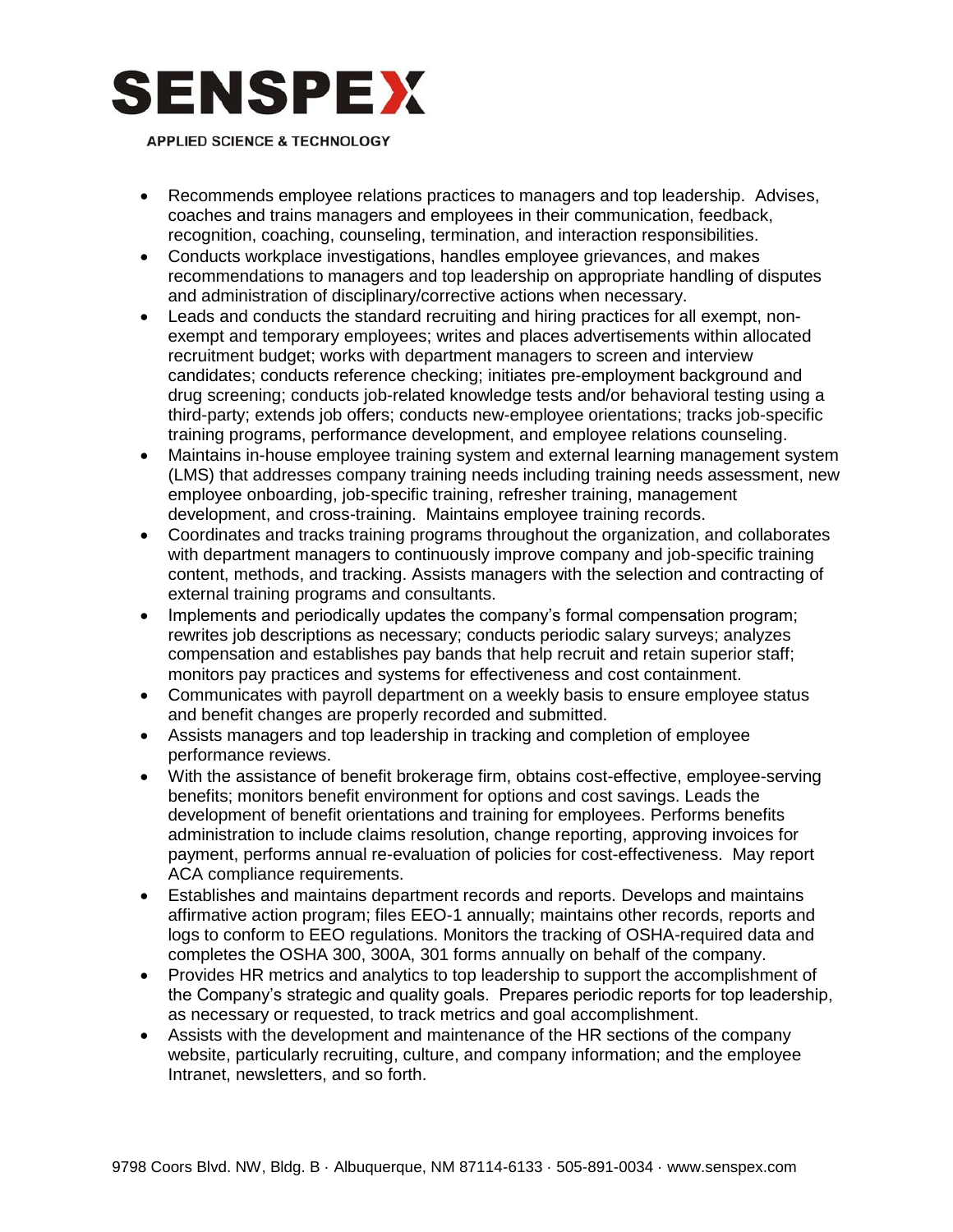

- Participates in administrative staff meetings and attends other meetings, such as seminars. Maintains organizational charts and employee directory.
- Supports staff with special projects as needed. All other tasks as assigned.

## **Knowledge/Skills/Abilities Required:**

- Requires a bachelor's degree in Human Resources Management, or a related field is required.
- A minimum of 5 years' direct human resources experience required. Well-rounded exposure to Human Resources Management and/or HR Generalist functions is necessary, including a strong knowledge and understanding of Federal and multi-state employment laws.
- PHR/SPHR or SHRM-CP/SHRM-SCP certification is highly preferred.
- Strong Microsoft Office skills (Excel, PowerPoint, Word) and communication skills, both orally and written, are necessary. Prior experience presenting in front of groups (20+ or more) is highly desirable.
- Prior experience working in an ISO 9001 certified business, federal contracting, or engineering/manufacturing environment is highly preferred.
- Ability to work effectively in a fast-paced, changing environment where a high degree of flexibility is required.
- Reliable, flexible, detailed, and focused individual self-sufficient in carrying out his/her job responsibilities.
- Ability to manage multiple programs and projects effectively and efficiently.
- Exceptional organizational and communications skills.

# **Physical Demands:**

- While performing the duties the employee is:
	- o Constantly balancing, maintaining body equilibrium to prevent falling while walking, standing, and sitting.
	- o Frequently standing and walking.
	- $\circ$  Constantly reaching, extending hand(s) and arm(s) in any direction.
	- o Constantly using fingers in motion such as, picking, pinching, or typing.
	- $\circ$  Constantly grasping, applying pressure to an object with fingers and palm of hand.
	- $\circ$  Occasionally lifting, raising objects from a lower to a higher position or moving objects horizontally from position-to-position.
	- o Constantly using repetitive motion with wrists, hands, and/or fingers.
- Position requires light work. Exerting up to 20 pounds of force occasionally, and/or up to 10 pounds of force frequently, and/or a negligible amount of force constantly to move objects. Requires occasional lifting and transporting of items weighing up to 50 lbs.
- This position functions in an office and technical environment and requires fine manipulation and simple grasping in order to utilize equipment, computer, and other standard office equipment such as telephone, fax machines, copiers, printers, and other equipment.
- Required to have close visual acuity to perform an activity such as: preparing and analyzing data and figures; transcribing; viewing a computer terminal; extensive reading.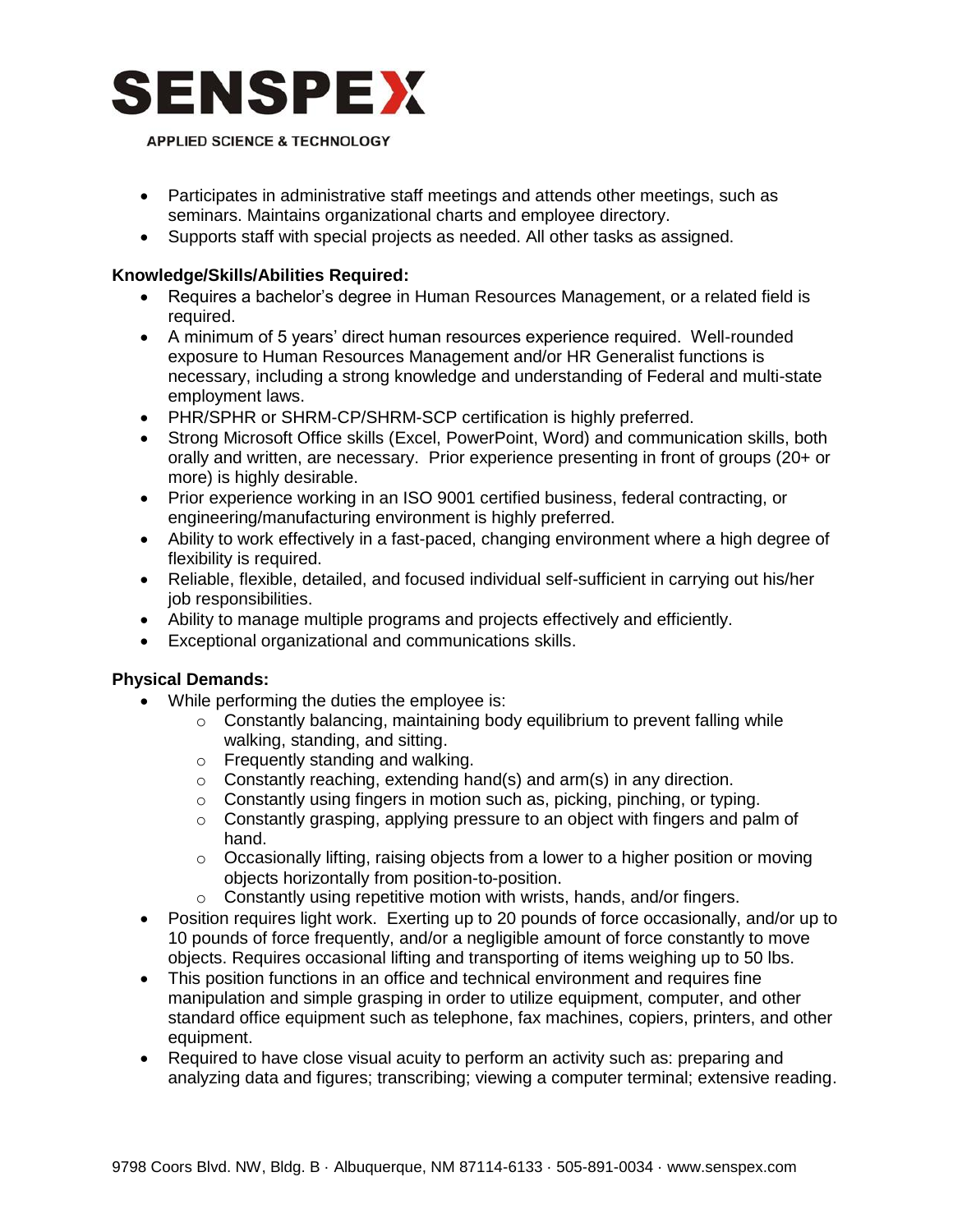

 Employee frequently works in a professional office environment and constantly with computer equipment and moderate amounts of noise and activity.

Note: For the purpose of this summary, occasionally is used to represent up to 1/3 of the time given to the work day, frequently represents 1/3 to 2/3 of the time and constantly represents 2/3 or more of the time.

#### **Other Requirements:**

- Must be a U.S. citizen or have the legal right to work within the United States.
- Must be able to successfully pass a pre-employment background and drug test.
- National security clearance requirement: This position may require obtaining a U.S. DoD security clearance. Candidate must have the ability to obtain and maintain security clearance in order to work on projects/programs.

### **Compensation:**

 Rate of pay will be commensurate with education and experience. Senspex offers an excellent benefit package including medical, dental, vision coverage, additional supplemental insurance options, retirement plan, and paid time off.

#### **Work Environment:**

- Senspex is a small company requiring flexibility for multi-task, cross-departmental functions. We recognize that our most important assets are our employees. We are an equal opportunity employer with offices in Albuquerque, NM; Orlando, FL; and Ft. Irwin, CA.
- Office environment, Monday-Friday 8AM-5PM.
- Requires local and national travel, approximately 10-20%.

**I have read and understand the job description. I verify that I understand and meet the requirements and am able to perform the essential functions and duties of the position, with or without reasonable accommodation.** 

Print Employee's Name

Employee's Signature Date

Please note this job description is not designed to cover or contain a comprehensive listing of activities, duties or responsibilities that are required of the employee for this job. Duties, responsibilities and activities may change at any time with or without notice by the company. *This job description is not an employment contract, implied or otherwise. The employment relationship remains "at-will."* The aforementioned job requirements are subject to change to reasonably accommodate qualified disabled individuals.

#### **HRD-PCY-0001-06 Equal Employment Opportunity & Affirmative Action**

Senspex is an equal opportunity employer. Employment related decisions are based on ability, skills, and company needs. Except where there is a business necessity of a bona fide occupational qualification, no employment decision or practice is based upon race, color, religion, sex, age, sexual orientation, gender